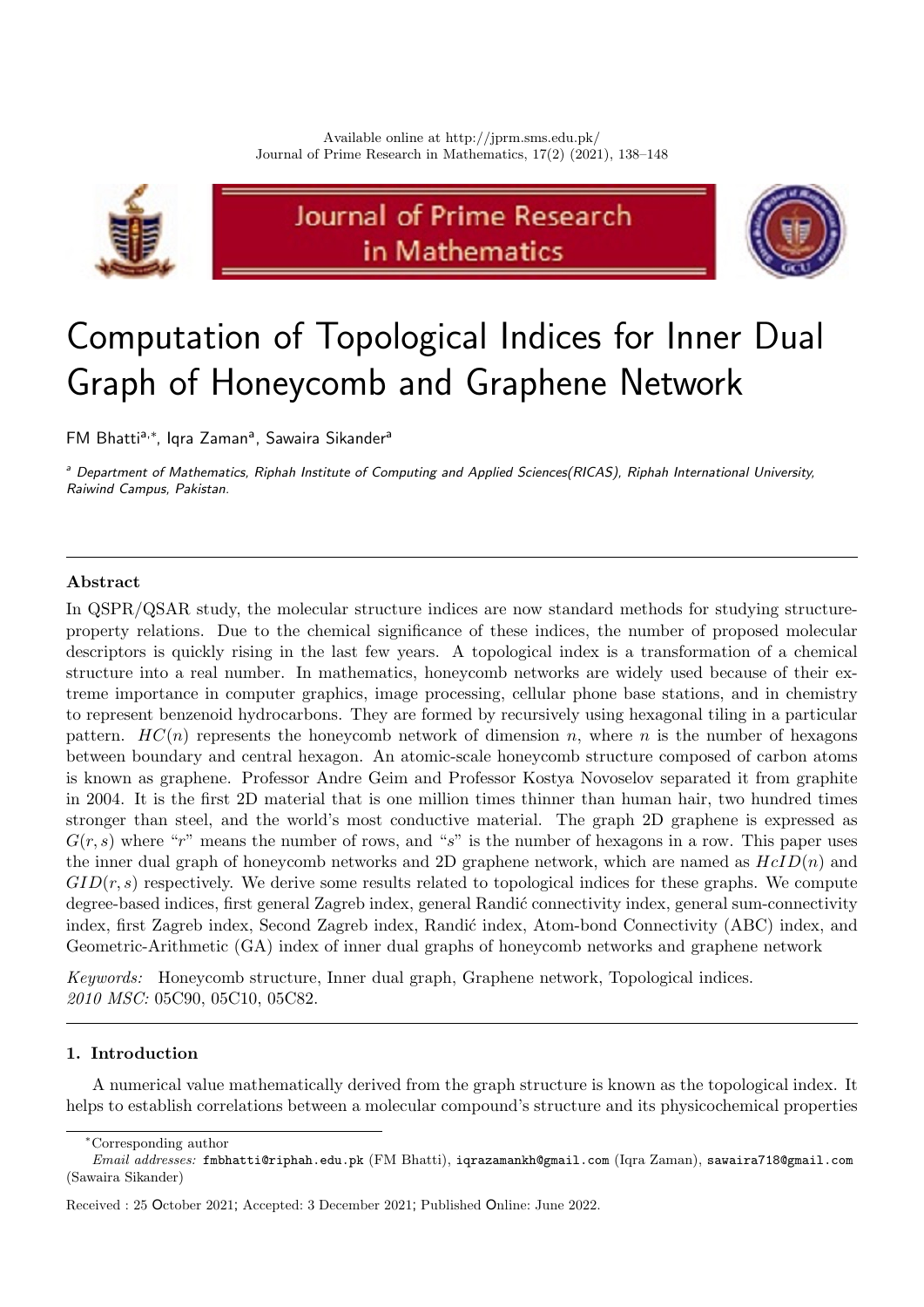or biological activity. Topological indices are also used to foretell physicochemical properties like boiling point, the heat of combustion, enthalpy of vaporization, stability, etc. In 1947, the first topological index was founded by Harold Wiener while he was working on the boiling point of paraffin. He defined this index as a path number, and later it was renamed as Wiener index [\[17\]](#page-10-0). There are several types of topological indices such as degree-based, distance-based, counting-related topological indices, etc. The most essential and crucial indices in degree-based topological indices are the Atom-bond connectivity, Geometric–arithmetic. The Atom-Bond Connectivity (ABC) index gives a great model for the stability of the linear and branched alkanes and cycloalkanes' strain energy. Randić index is closely related to various chemical properties and is observed parallel to the boiling point and Kovats constants. In chemical graph theory, a graph is used to express a molecule by viewing the atoms as the vertices of the graph and the molecular bonds as the edges. Let G be a simple, undirected, and connected graph with  $V(G)$  vertices and  $E(G)$  edges throughout this paper. If edges share a typical end vertex, they are called adjacent edges, and if they share a common vertex, they are incident to each other.

| Topological index                   | Formulation                                                   |
|-------------------------------------|---------------------------------------------------------------|
| First Zagreb index [11]             | $M_1(G) = \sum_{pq \in E(G)} (d_p + d_q)$                     |
| Second Zagreb index [8]             | $M_2(G) = \sum_{pq \in E(G)} (d_p * d_q)$                     |
| First general Zagreb index [18]     | $\overline{M}_{\alpha}(G) = \sum_{q \in V(G)} (d_q)^{\alpha}$ |
| Randić index [15]                   | $\underline{R(G)} = \sum_{pq \in E(G)} (d_p d_q)^{-1/2}$      |
| General Randić index [6]            | $R_{\alpha}(G) = \sum_{pq \in E(G)} (d_p d_q)^{\alpha}$       |
| General Sum-connectivity index [4]  | $\chi_{\alpha}(G) = \sum_{pq \in E(G)} (d_p + d_q)^{\alpha}$  |
| Atom-Bond Connectivity index [10]   | $(d_p + d_q) - 2$<br>$ABC(G) = \sum_{pq \in E(G)}$            |
| Geometric-Arithmetic (GA) index [9] | $(d_n * d_q)$<br>$GA(G) = \sum_{pq \in E(G)}$                 |

<span id="page-1-0"></span>Table 1: Some Degree-based Topological indices in which the degree of vertices p and q is denoted by  $d_p$ and  $d_q$  respectively and  $\alpha$  is a real number.

#### 2. Honeycomb Networks

For the construction of the honeycomb network of dimension n expressed as  $HC(n)$ , we use  $HC(n-1)$ and add a layer of hexagons around the boundary of  $HC(n-1)$ . The number of vertices in the honeycomb network  $HC(n)$  is  $6n^2$  and the total number of edges  $9n^2 - 3n$  [\[1,](#page-9-3) [5\]](#page-9-4). Some other networks with interesting topological properties are studied in [\[13,](#page-10-6) [14\]](#page-10-7). The n-dimensional inner dual graph of the honeycomb network is expressed as  $HcID(n)$ , where n is the number of hexagons between the central and boundary hexagon. The Inner dual graph of honeycomb network  $HcIN(n)$  is formed by using  $HcID(n-1)$ , we add a layer of hexagons around the boundary of  $HcID(n-1)$ , and its inner dual graph is made by putting a vertex in the center of all hexagons and connecting those vertices that are in adjacent hexagons. The number of vertices in the inner dual graph of honeycomb networks  $HcID(n)$  is  $3n^2 - 3n + 1$  and the number of edges  $9n^2 - 15n + 6$ . Honeycomb network of dimension 3 and its inner dual graph is shown in Figure [1.](#page-2-0)

| $(d_p, d_q)$ where $pq \in E(G)$ | No. of Edges  |
|----------------------------------|---------------|
| (3,4)                            | 19            |
| (3,6)                            |               |
| (4,4)                            | $6(n-3)$      |
| (4.6)                            | $12(n-2)$     |
| (6, 6)                           | $9n^2-33n+30$ |

<span id="page-1-1"></span>Table 2: Edge partition of  $HcID(n)$ ,  $n \geq 3$  based on end points vertices degree of all edges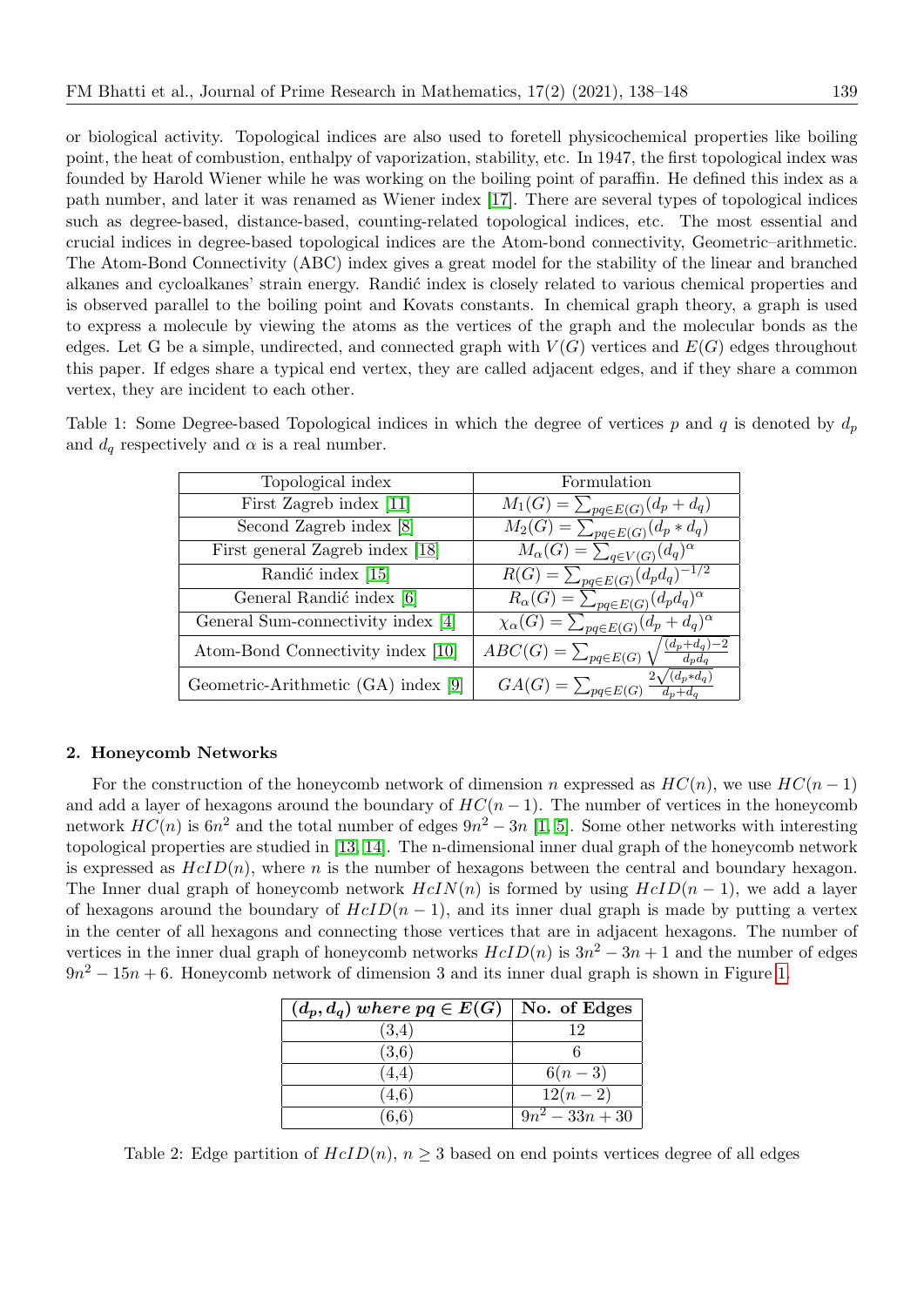<span id="page-2-0"></span>

Figure 1: figure (a) Honeycomb network of dimension 3 (b) Inner dual graph of 3-dimensional honeycomb network

#### 3. Graphene Network

<span id="page-2-1"></span>The graph 2D graphene is expressed as  $G(r, s)$  where "r" means the number of rows, and "s" is the number of hexagons in a row. Some topological indices of graphene, subdivision graph of graphene, and its line graph are calculated in [\[1,](#page-9-3) [12\]](#page-10-8). The Inner dual graph of the 2D graphene is denoted as  $GID(r, s)$ where " $r$ " expresses the number of rows and " $s$ " is the number of hexagons in a row. Its inner dual graph is made by putting a vertex in the center of all hexagons and connecting those vertices that are in adjacent hexagons. The number of vertices in the inner dual graph of graphene network  $GID(r, s)$  is rs and number of edges  $3rs - 2r - 2s + 1$ . Graphene network with four rows and four hexgons in each row and its inner dual graph is shown in Figure [2.](#page-2-1) For inner dual graph of graphene network, we have eleven types of edges



Figure 2: (a) Graphene network,  $G(4,4)$  (b) Inner dual graph of  $G(4,4)$ 

given in the Table [3.](#page-3-0)

#### 4. Main results

We calculated the general Randić connectivity index, general sum connectivity index, first general Zagreb index, Atom-bond Connectivity (ABC) index, Geometric-arithmetic (GA) index, Randić index, first Zagreb index, and second Zagreb index of the inner dual graphs of honeycomb networks and 2D graphene network. In the following theorem, we calculate the Zagreb index for the inner dual graph of the *n*-dimensional honeycomb network.

**Theorem 4.1.** Let  $HcID(n)$  be the inner dual graph of honeycomb network of dimension  $n \geq 3$ , then

a) first Zagreb index is equal to

$$
M_1(HcID(n)) = 108n^2 - 288n + 144
$$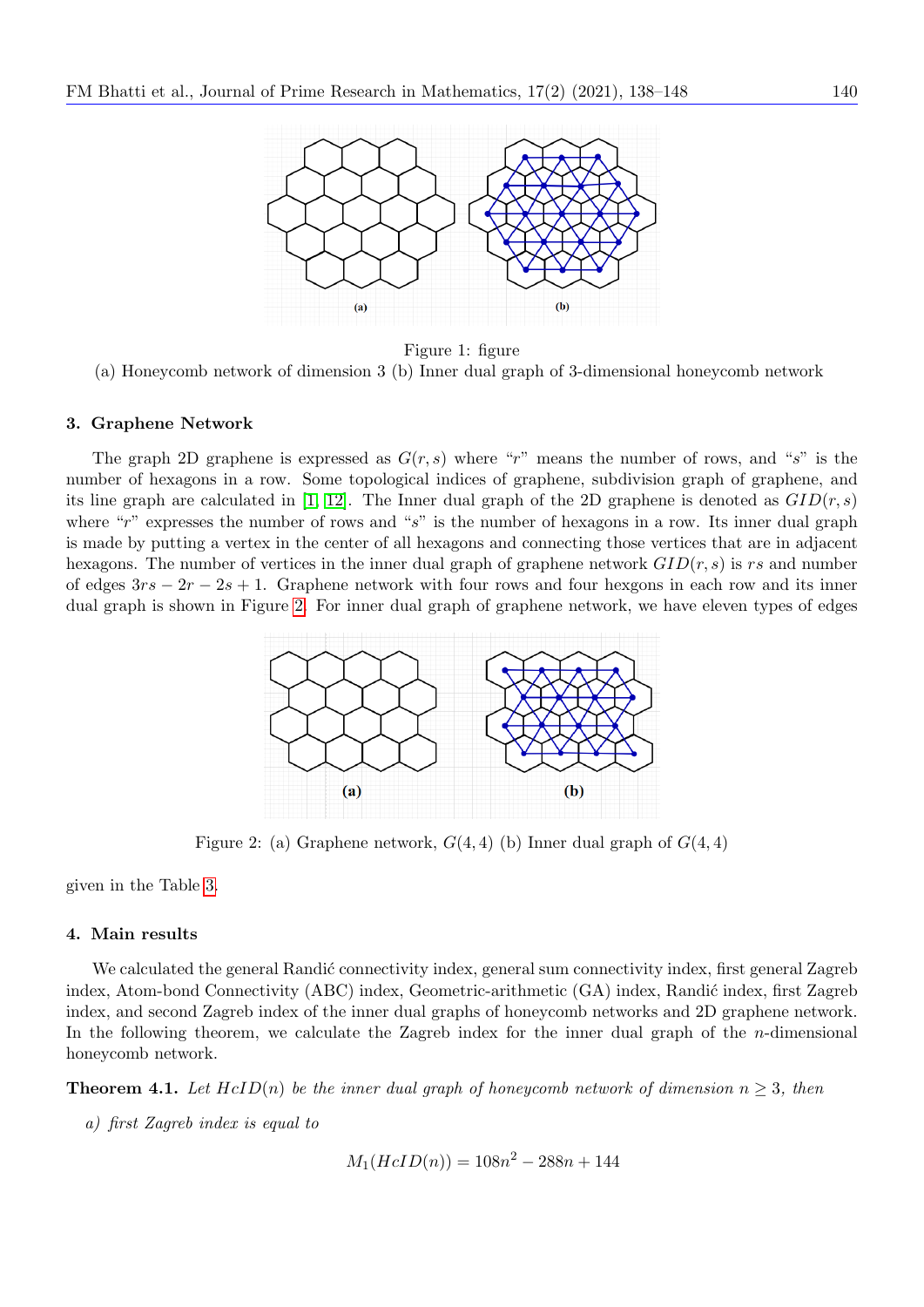<span id="page-3-0"></span>

| $(d_p, d_q)$ where $pq \in E(G)$ | No. of Edges      |
|----------------------------------|-------------------|
| (3,6)                            | r                 |
| (4, 5)                           | 2                 |
| (3, 5)                           | $2r-6$            |
| (4,4)                            | $2s-6$            |
| $\left( 2,5\right)$              | 2                 |
| $\left( 3,4\right)$              | $\overline{2}$    |
| (3,3)                            | $\overline{2}$    |
| $^{(2,4)}$                       | $\overline{2}$    |
| (6, 6)                           | $(3r-8)s-(8r-21)$ |
| (5, 6)                           | $3r-8$            |
| 4,6                              | $4s - 10$         |

Table 3: Edge partition of  $GID(r, s)$ ,  $r \geq 3$  and  $s \geq 3$  based on end points vertices degree of all edges

<span id="page-3-1"></span>b) second Zagreb index is equal to

$$
M_2(HcID(n)) = 324n^2 - 804n + 468
$$

c) The first general Zagreb index is equal to

$$
M_{\alpha}(HcID(n)) = 6 * 3^{\alpha} + (6n - 12)2^{2\alpha} + (3n^2 - 9n + 7)6^{\alpha}
$$

where  $\alpha$  is a real number.

*Proof.* (a) As we know that  $M_1(G)$  is the first Zagreb index, from Table [1](#page-1-0) for  $HcID(n)$ , we get

$$
M_1(HcID(n)) = \sum_{pq \in E(HcID(n))} (d_p + d_q)
$$

Using edge types and the total number of edges in each type from the Table [2,](#page-1-1) we get

$$
M_1(HcID(n)) = 12(3+4) + 6(3+6) + 6(n-3)(4+4) + 12(n-2)(4+6) + (9n^2 - 33n + 30)(6+6)
$$

So first Zagreb index for  $n \geq 3$  is

$$
M_1(HcID(n)) = 108n^2 - 288n + 144
$$

(c) The graph  $HcID(n)$  have total  $3n^2 - 3n + 1$  vertices among which 6,  $6n - 12$  and  $3n^2 - 9n + 7$  number of vertices are of degree 3, 4 and 6, respectively. Using these values, we get

$$
M_{\alpha}(HcID(n)) = 6 * 3^{\alpha} + (6n - 12)2^{2\alpha} + (3n^2 - 9n + 7)6^{\alpha}
$$

 $\Box$ 

From Table [1](#page-1-0) and Table [2,](#page-1-1) the part [b\)](#page-3-1) can be proved easily. In the next theorem, we calculate the general Randić index for the inner dual graph of the *n*-dimensional honeycomb network.

<span id="page-3-2"></span>**Theorem 4.2.** Let  $HcID(n)$  be the inner dual graph of honeycomb network of dimension  $n \geq 3$ , then

 $a)$  Randić index is equal to

$$
R_{-1/2}(HcID(n)) = \frac{3n^2}{2} + (\sqrt{6} - 4)n + (2\sqrt{3} + \sqrt{2} + \frac{1}{2} - 2\sqrt{6})
$$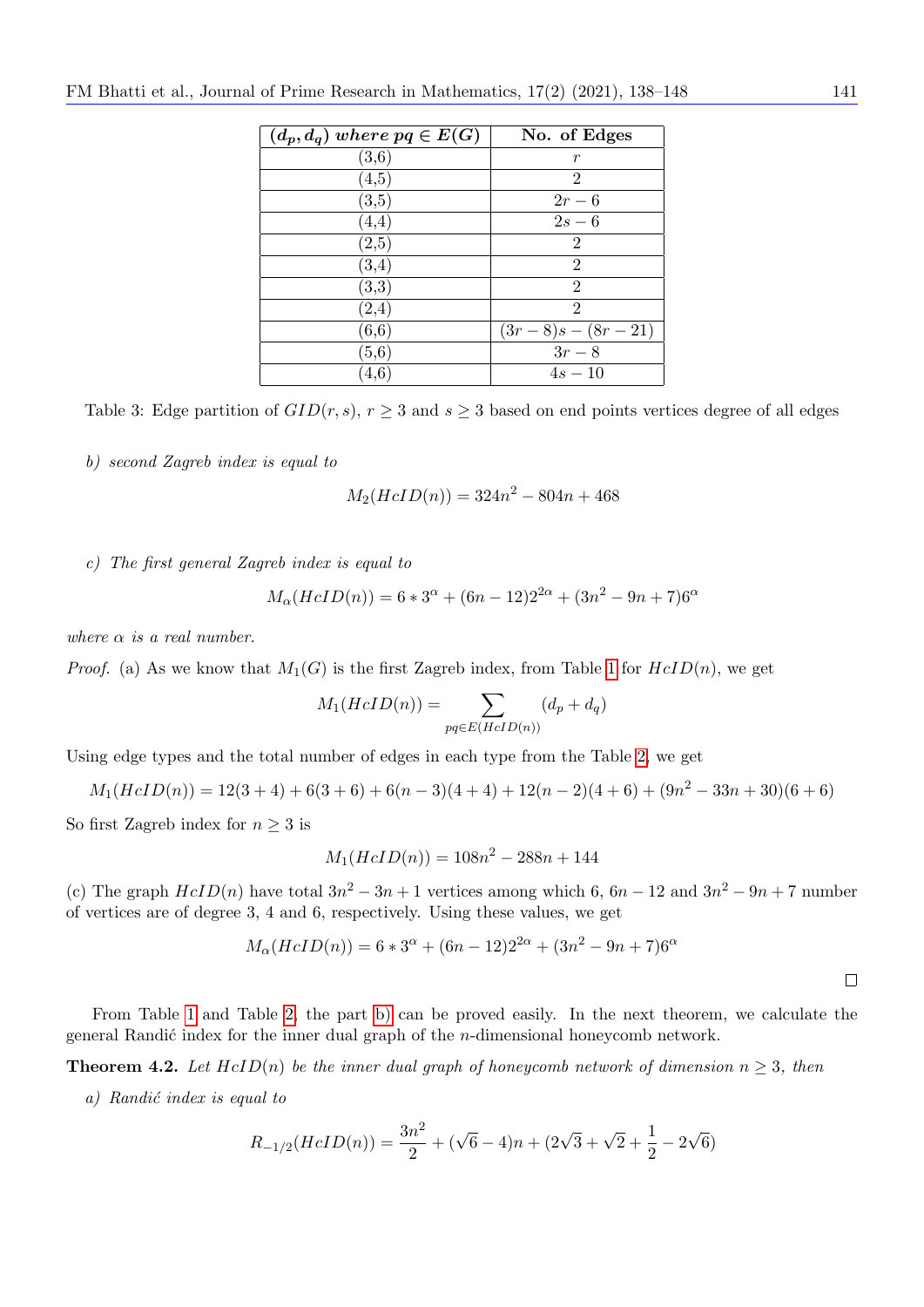b) The general Randić index is equal to

$$
R_{\alpha}(HcID(n)) = 12 \times 12^{\alpha} + 6 \times 18^{\alpha} + 6(n-3) \times 4^{2\alpha} + 12(n-2) \times 24^{\alpha} + (9n^2 - 33n + 30)6^{2\alpha}
$$

where  $\alpha$  is a real number.

*Proof.* b) As we know that  $R_{-1/2}(G)$  is the Randic index, from Table [1](#page-1-0) for  $HcID(n)$ , we get

$$
R_{-1/2}(HcID(n)) = \sum_{pq \in E(HcID(n))} (d_p * d_q)^{-1/2}
$$

Using edge types and the total number of edges in all types from the Table [2,](#page-1-1) we get

$$
R_{-1/2}(HcID(n)) = 12(3*4)^{-1/2} + 6(3*6)^{-1/2} + 6(n-3)(4*4)^{-1/2} + 12(n-2)(4*6)^{-1/2} + (9n^2 - 33n + 30)(6*6)^{-1/2}
$$

So Randić index for  $n \geq 3$  is

$$
R_{-1/2}(HcID(n)) = \frac{3n^2}{2} + (\sqrt{6} - 4)n + (2\sqrt{3} + \sqrt{2} + \frac{1}{2} - 2\sqrt{6})
$$

Proof of [a\)](#page-3-2) can be done using similar method. Now we compute the general Sum-connectivity index of the inner dual graph of the n-dimensional honeycomb network.

**Theorem 4.3.** Let  $HcID(n)$  be the inner dual graph of honeycomb network of dimension n, for  $n \geq 3$  its general Sum-connectivity index is equal to

$$
\chi_{\alpha}(HcID(n)) = 12 \times 7^{\alpha} + 6 \times 3^{2\alpha} + 6(n-3)8^{\alpha} + 12(n-2)10^{\alpha} + (9n^2 - 33n + 30)12^{\alpha}
$$

where  $\alpha$  is a real number.

*Proof.* As we know that  $\chi_{\alpha}(G)$  is the general Sum-connectivity index, from Table [1](#page-1-0) for  $HcID(n)$ , we get

$$
\chi_{\alpha}(HcID(n)) = \sum_{pq \in E(HcID(n))} (d_p + d_q)^{\alpha}
$$

Putting edge types and total number of edges in each type from the Table [2](#page-1-1) and on simplifying the above equation, we get

$$
\chi_{\alpha}(HcID(n)) = 12 * 7^{\alpha} + 6 * 3^{2\alpha} + 6(n-3)8^{\alpha} + 12(n-2)10^{\alpha} + (9n^2 - 33n + 30)12^{\alpha}
$$

In the following theorem, we calculate Atom-bond Connectivity (ABC) index of  $HcID(n)$ .

**Theorem 4.4.** Let  $HcID(n)$  be the inner dual graph of honeycomb network of dimension n, for  $n \geq 3$  its Atom-bond Connectivity (ABC) index is equal to

$$
ABC(HcID(n)) = \frac{3\sqrt{10}}{2}n^2 + \left(\frac{3\sqrt{6}}{2} + 4\sqrt{3} - \frac{11\sqrt{10}}{2}\right)n + \left(2\sqrt{15} + \sqrt{14} - \frac{9\sqrt{6}}{2} - 8\sqrt{3} + 5\sqrt{10}\right)
$$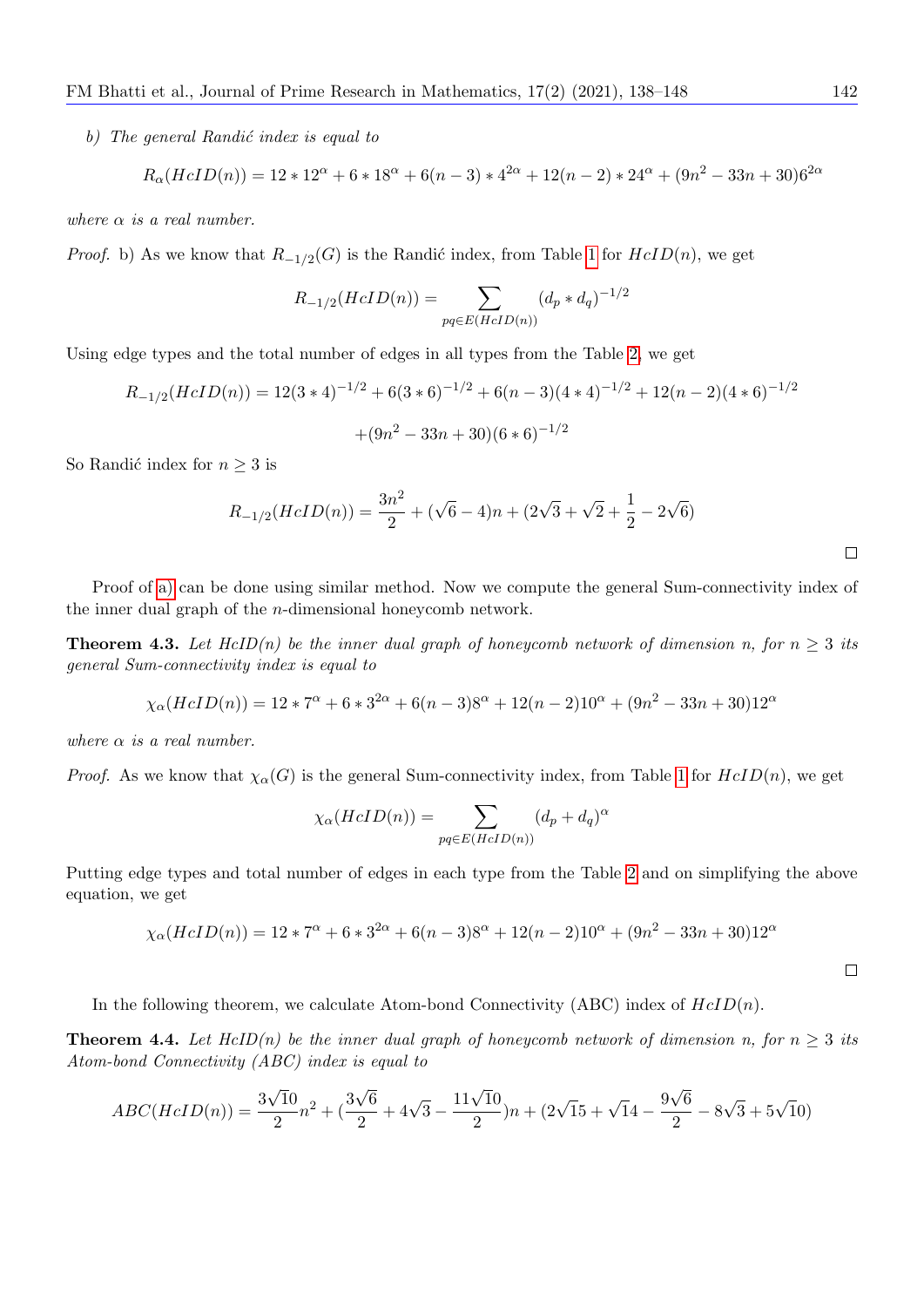*Proof.* As we know that  $ABC(G)$  is the Atom-bond Connectivity index, from Table [1](#page-1-0) for  $HcID(n)$ , we get

$$
ABC(HeID(n)) = \sum_{pq \in E(HeID(n))} \sqrt{\frac{(d_p + d_q) - 2}{d_p d_q}}
$$

Using edge types and the total number of edges in all types from the Table [2,](#page-1-1) we get

$$
ABC(HeID(n)) = 12\sqrt{\frac{(3+4)-2}{3*4}} + 6\sqrt{\frac{(3+6)-2}{3*6}} + 6(n-3)\sqrt{\frac{(4+4)-2}{4*4}}
$$

$$
+12(n-2)\sqrt{\frac{(4+6)-2}{4*6}} + (9n^2 - 33n + 30)\sqrt{\frac{(6+6)-2}{6*6}}
$$

So ABC index for  $n \geq 3$  is

$$
ABC(HcID(n)) = \frac{3\sqrt{10}}{2}n^2 + \left(\frac{3\sqrt{6}}{2} + 4\sqrt{3} - \frac{11\sqrt{10}}{2}\right)n + \left(2\sqrt{15} + \sqrt{14} - \frac{9\sqrt{6}}{2} - 8\sqrt{3} + 5\sqrt{10}\right)
$$

In the next theorem, the Geometric-arithmetic (GA) index of the inner dual graph of  $HcID(n)$  is computed.

**Theorem 4.5.** Let HcID(n) be the inner dual graph of honeycomb network of dimension n, for  $n \geq 3$  its Geometric-arithmetic (GA) index is equal to

$$
GA(HcID(n)) = 9n^2 + \left(\frac{24\sqrt{6}}{5} - 27\right)n + \left(\frac{48\sqrt{3}}{7} + 4\sqrt{2} - \frac{48\sqrt{6}}{5} + 12\right)
$$

*Proof.* As we know that  $GA(G)$  is the Geometric-arithmetic index, from Table [1](#page-1-0) for  $HcID(n)$ , we get

$$
GA(HcID(n)) = \sum_{pq \in E(HcID(n))} \frac{2\sqrt{(d_p * d_q)}}{d_p + d_q}
$$

Using edge types and the total number of edges in each type from the Table [2,](#page-1-1) we get

$$
GA(HcID(n)) = 12\left(\frac{2\sqrt{3*4}}{3+4}\right) + 6\left(\frac{2\sqrt{3*6}}{3+6}\right) + 6(n-3)\left(\frac{2\sqrt{4*4}}{4+4}\right) + 12(n-2)\left(\frac{2\sqrt{4*6}}{4+6}\right) + (9n^2 - 33n + 30)\left(\frac{2\sqrt{6*6}}{6+6}\right)
$$

So GA index for  $n \geq 3$  is

$$
GA(HcID(n)) = 9n^2 + \left(\frac{24\sqrt{6}}{5} - 27\right)n + \left(\frac{48\sqrt{3}}{7} + 4\sqrt{2} - \frac{48\sqrt{6}}{5} + 12\right)
$$

In the following theorem, we calculate the first general Zagreb index for the inner dual graph of the 2D graphene network.

**Theorem 4.6.** Let  $GID(r,s)$  be the inner dual graph of 2D graphene network with r rows of hexagons and s hexagons in each row, for  $r \geq 3$  &  $s \geq 2$  its first general Zagreb index is equal to

$$
M_{\alpha}(GID(r,s)) = 2 \times 2^{\alpha} + r \times 3^{\alpha} + (2s - 4)4^{\alpha} + (r - 2)5^{\alpha} + [(r - 2)s - (2r - 4)]6^{\alpha}
$$

where  $\alpha$  is a real number.

 $\Box$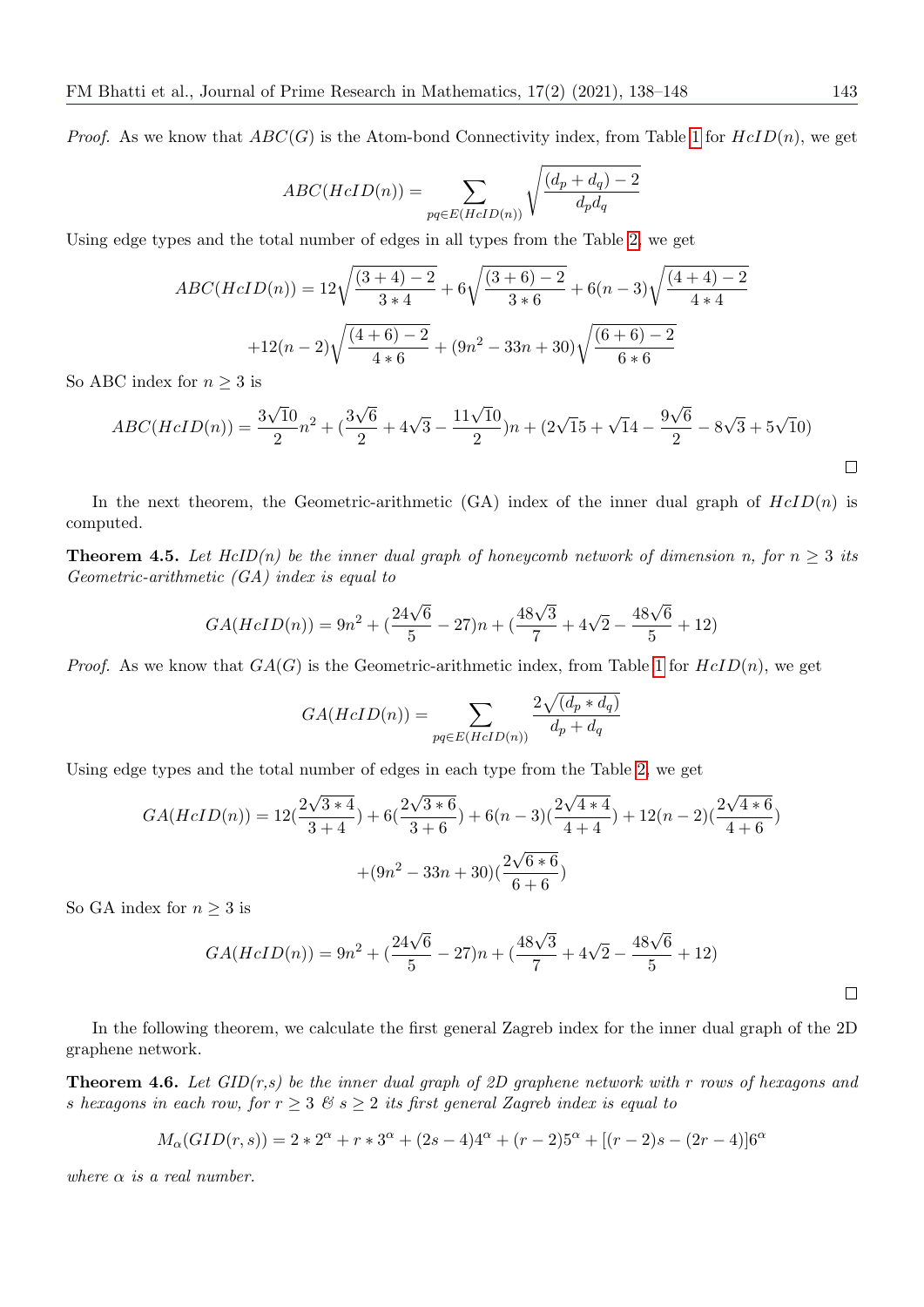*Proof.* As we know that  $M_{\alpha}(G)$  is the first general Zagreb index, by from Table [1](#page-1-0) for  $GID(r, s)$ , we have

$$
M_{\alpha}(GID(r, s)) = \sum_{q \in V(GID(r, s))} (d_q)^{\alpha}
$$

For  $r \geq 3$  &  $s \geq 2$ , the graph GID(r,s) have total rs vertices among which 2, r,  $(2s-4)$ ,  $(r-2)$  and  $(r-2)s-(2r-4)$  number of vertices are of degree 2, 3, 4, 5, and 6 respectively. Using these values in above equation, we get

$$
M_{\alpha}(GID(r, s)) = 2 \times 2^{\alpha} + r \times 3^{\alpha} + (2s - 4)4^{\alpha} + (r - 2)5^{\alpha} + [(r - 2)s - (2r - 4)]6^{\alpha}
$$

In the next theorem, the general sum-connectivity index of the inner dual graph of the 2D graphene network is computed.

**Theorem 4.7.** Let  $GID(r,s)$  be the inner dual graph of 2D graphene network with r rows of hexagons and s hexagons in each row, for  $r, s \geq 3$  its general sum-connectivity index is equal to

$$
\chi_{\alpha}(GID(r,s)) = (r+2)3^{2\alpha} + (2r+2s-12)8^{\alpha} + 4*7^{\alpha} + 4*6^{\alpha} + [(3r-8)s - (8r-21)]12^{\alpha} + (3r-8)11^{\alpha} + (4s-10)10^{\alpha}
$$

where  $\alpha$  is a real number.

*Proof.* As we know that  $\chi_{\alpha}(G)$  is the general sum-connectivity index, from Table [1](#page-1-0) for  $GID(r, s)$ , we have

$$
\chi_{\alpha}(GID(r, s)) = \sum_{pq \in E(GID(r, s))} (d_p + d_q)^{\alpha}
$$

For  $r, s \geq 3$ , using edge types and the total number of edges from the Table [3,](#page-3-0) we get

$$
\chi_{\alpha}(GID(r,s)) = r(3+6)^{\alpha} + 2(4+5)^{\alpha} + (2r-6)(3+5)^{\alpha} + (2s-6)(4+4)^{\alpha} + 2(2+5)^{\alpha}
$$
  
+2(3+4)^{\alpha} + 2(3+3)^{\alpha} + 2(2+4)^{\alpha} + [(3r-8)s - (8r-21)](6+6)^{\alpha} + (3r-8)(5+6)^{\alpha} + (4s-10)(4+6)^{\alpha}

By simplifying the above equation, we get

$$
\chi_{\alpha}(GID(r,s)) = (r+2)3^{2\alpha} + (2r+2s-12)8^{\alpha} + 4*7^{\alpha} + 4*6^{\alpha} + [(3r-8)s - (8r-21)]12^{\alpha} + (3r-8)11^{\alpha} + (4s-10)10^{\alpha}
$$

In the following theorem, we calculate the Atom-bond Connectivity (ABC) index for the inner dual graph of the 2D graphene network.

**Theorem 4.8.** Let  $GID(r,s)$  be the inner dual graph of 2D graphene network with r rows of hexagons and s hexagons in each row, for  $r, s \geq 3$  its Atom-bond Connectivity (ABC) index is equal to

$$
ABC(GID(r, s)) = (\sqrt{\frac{7}{18}} + 2\sqrt{\frac{2}{5}} - 8\frac{\sqrt{10}}{6} + 9\sqrt{\frac{1}{30}})r + rs\frac{\sqrt{10}}{2} + (\frac{\sqrt{6}}{2} - 4\frac{\sqrt{10}}{3} + 4\frac{\sqrt{3}}{3})s
$$

$$
+(\frac{\sqrt{35}}{5} - 3\frac{\sqrt{6}}{2} - 4\sqrt{2} + \frac{4}{3} + \frac{\sqrt{15}}{3} + 7\frac{\sqrt{10}}{2} - 4\frac{\sqrt{30}}{5} - 10\frac{\sqrt{3}}{3})
$$

 $\Box$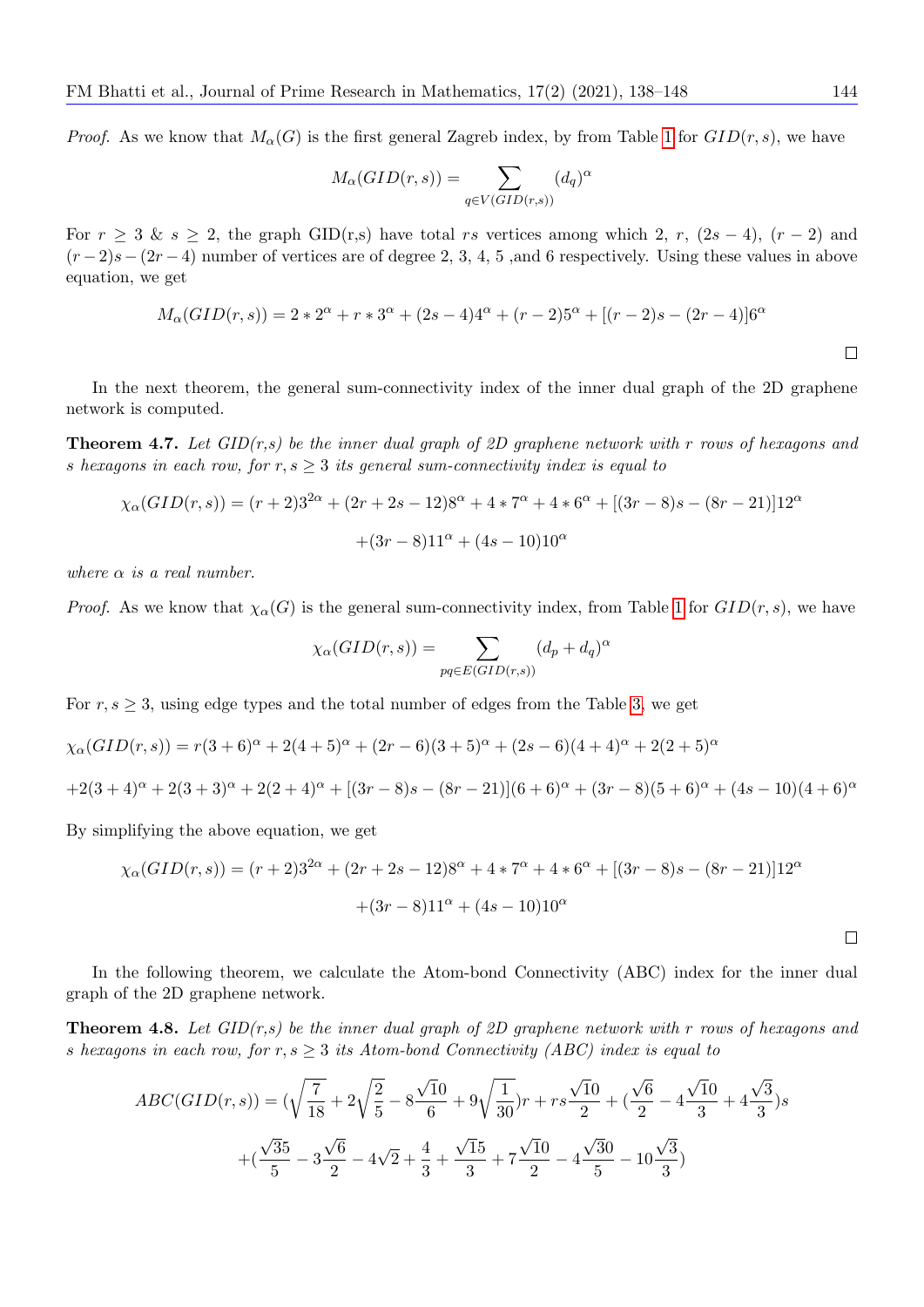*Proof.* As we know that  $ABC(G)$  is the Atom-bond Connectivity index, from Table [1](#page-1-0) for  $GID(r, s)$ , we have

$$
ABC(GID(r, s)) = \sum_{pq \in E(GID(r, s))} \sqrt{\frac{(d_p + d_q) - 2}{d_p d_q}}
$$

For  $r, s \geq 3$ 

Using edge types and total number of edges from the Table [3,](#page-3-0) we get

$$
ABC(GID(r,s)) = r\sqrt{\frac{(3+6)-2}{3*6}} + 2\sqrt{\frac{(4+5)-2}{4*5}} + (2r-6)\sqrt{\frac{(3+5)-2}{3*5}} + (2s-6)\sqrt{\frac{(4+4)-2}{4*4}}
$$

$$
+2\sqrt{\frac{(2+5)-2}{2*5}} + 2\sqrt{\frac{(3+4)-2}{3*4}} + 2\sqrt{\frac{(3+3)-2}{3*3}} + 2\sqrt{\frac{(2+4)-2}{2*4}}
$$

$$
+[(3r-8)s - (8r-21)]\sqrt{\frac{(6+6)-2}{6*6}} + (3r-8)\sqrt{\frac{(5+6)-2}{5*6}} + (4s-10)\sqrt{\frac{(4+6)-2}{4*6}}
$$
ABC index for  $r, s > 3$  is

So ABC index for  $r, s \geq 3$  is

$$
ABC(GID(r, s)) = \left(\frac{\sqrt{14}}{6} + 2\frac{\sqrt{10}}{5} - 4\frac{\sqrt{10}}{3} + 3\frac{\sqrt{30}}{10}\right)r + rs\frac{\sqrt{10}}{2} + \left(\frac{\sqrt{6}}{2} - 4\frac{\sqrt{10}}{3} + 4\frac{\sqrt{3}}{3}\right)s
$$

$$
+ \left(\frac{\sqrt{35}}{5} - 3\frac{\sqrt{6}}{2} - 4\sqrt{2} + \frac{4}{3} + \frac{\sqrt{15}}{3} + 7\frac{\sqrt{10}}{2} - 4\frac{\sqrt{30}}{5} - 10\frac{\sqrt{3}}{3}\right)
$$

Now, we compute the Geometric-arithmetic (GA) index for the inner dual graph of the 2D graphene network.

**Theorem 4.9.** Let  $GID(r,s)$  be the inner dual graph of 2D graphene network with r rows of hexagons and s hexagons in each row, for  $r, s \geq 3$  its Geometric-arithmetic (GA) index is equal to

$$
GA(GID(r, s)) = \left(\frac{2\sqrt{2}}{3} + \frac{\sqrt{15}}{2} - 8 + \frac{6\sqrt{30}}{11}\right)r + \left(\frac{8\sqrt{6}}{5} - 6\right)s + 3rs + \left(\frac{8\sqrt{5}}{9} - \frac{3\sqrt{15}}{2} + \frac{4\sqrt{10}}{7}\right) + \frac{8\sqrt{3}}{7} + \frac{4\sqrt{2}}{3} + 17 - \frac{16\sqrt{30}}{11} - 4\sqrt{6}
$$

*Proof.* As we know that  $GA(G)$  is the Geometric-arithmetic index, from Table [1](#page-1-0) for  $GID(r, s)$ , we have

$$
GA(GID(r, s)) = \sum_{pq \in E(GID(r, s))} \frac{2\sqrt{(d_p * d_q)}}{d_p + d_q}
$$

Where  $d_p$  and  $d_q$  are the end vertices degrees of an edge.

For  $r, s \geq 3$ 

Using edge types and total number of edges from the Table [3,](#page-3-0) we get

$$
GA(GID(r,s)) = r\left(\frac{2\sqrt{3*6}}{3+6}\right) + 2\left(\frac{2\sqrt{4*5}}{4+5}\right) + (2r-6)\left(\frac{2\sqrt{3*5}}{3+5}\right) + (2s-6)\left(\frac{2\sqrt{4*4}}{4+4}\right) + 2\left(\frac{2\sqrt{2*5}}{2+5}\right) + 2\left(\frac{2\sqrt{3*4}}{3+4}\right)
$$

$$
+ 2\left(\frac{2\sqrt{3*3}}{3+3}\right) + 2\left(\frac{2\sqrt{2*4}}{2+4}\right) + \left[(3r-8)s - (8r-21)\right]\left(\frac{2\sqrt{6*6}}{6+6}\right) + (3r-8)\left(\frac{2\sqrt{5*6}}{5+6}\right) + (4s-10)\left(\frac{2\sqrt{4*6}}{4+6}\right)
$$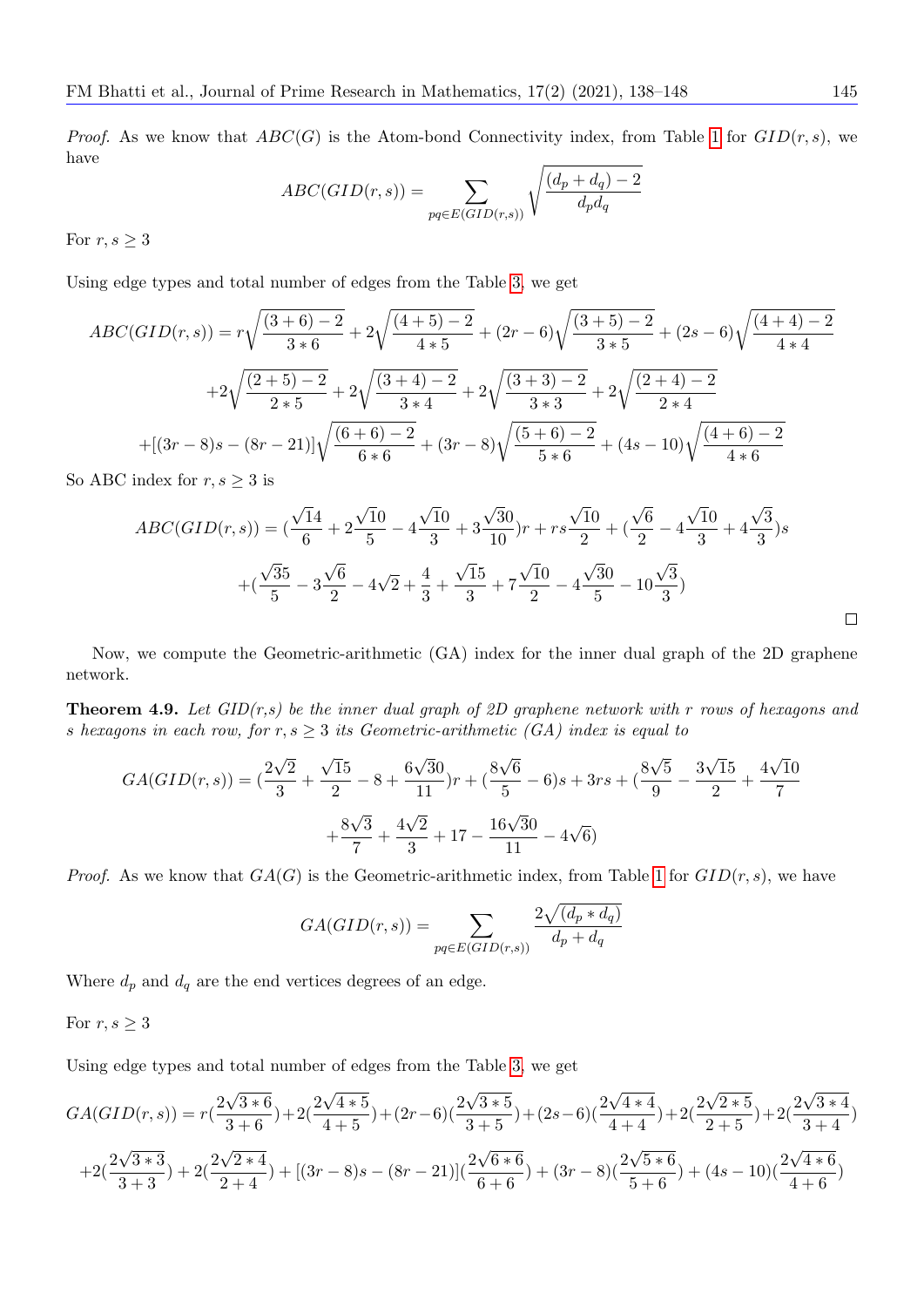So GA index for  $GID(r, s)$  for  $r, s \geq 3$  is

$$
GA(GID(r, s)) = \left(\frac{2\sqrt{2}}{3} + \frac{\sqrt{15}}{2} - 8 + \frac{6\sqrt{30}}{11}\right)r + \left(\frac{8\sqrt{6}}{5} - 6\right)s + 3rs + \left(\frac{8\sqrt{5}}{9} - \frac{3\sqrt{15}}{2} + \frac{4\sqrt{10}}{7} + \frac{8\sqrt{3}}{7} + \frac{4\sqrt{2}}{3} + 17 - \frac{16\sqrt{30}}{11} - 4\sqrt{6}\right)
$$

In the next theorem, Randić index of inner dual graph of 2D graphene network is computed.

**Theorem 4.10.** Let  $GID(r,s)$  be the inner dual graph of 2D graphene network with r rows of hexagons and s hexagons in each row, for  $r, s \geq 3$ .

 $a)$  The Randić index is equal to

$$
R_{-1/2}(GID(r,s)) = \left(\frac{\sqrt{2}}{6} + \frac{2}{\sqrt{15}} - \frac{4}{3} + \frac{3}{\sqrt{30}}\right)r + \left(\frac{\sqrt{6}}{3} - \frac{5}{6}\right)s + \left(\frac{\sqrt{5}}{5} - \frac{6}{\sqrt{15}} + \frac{2}{\sqrt{10}}\right) + \frac{\sqrt{3}}{3} + \frac{8}{3} + \frac{\sqrt{2}}{2} - \frac{8}{\sqrt{30}} - \frac{5\sqrt{6}}{6} + \left(\frac{1}{2}\right)rs
$$

b) The general Randić connectivity index is equal to

$$
R_{\alpha}(GID(r,s)) = r * 18^{\alpha} + 2 * 20^{\alpha} + (2r - 6)15^{\alpha} + (2s - 6)4^{2\alpha} + 2 * 10^{\alpha} + 2 * 12^{\alpha} + 2 * 3^{2\alpha}
$$

$$
+ 2 * 8^{\alpha} + [(3r - 8)s - (8r - 21)]6^{2\alpha} + (3r - 8)30^{\alpha} + (4s - 10)24^{\alpha}
$$

where  $\alpha$  is a real number.

*Proof.* b) As we know that  $R_{\alpha}(G)$  is the general Randić index, from Table [1](#page-1-0) for  $GID(r, s)$ , we have

$$
R_{\alpha}(GID(r, s)) = \sum_{pq \in E(GID(r, s))} (d_p d_q)^{\alpha}
$$

For  $r, s \geq 3$ 

Using edge types and the total number of edges from the Table [3,](#page-3-0) we get

$$
R_{\alpha}(GID(r,s)) = r(3 * 6)^{\alpha} + 2(4 * 5)^{\alpha} + (2r - 6)(3 * 5)^{\alpha} + (2s - 6)(4 * 4)^{\alpha} + 2(2 * 5)^{\alpha}
$$
  
+2(3 \* 4)^{\alpha} + 2(3 \* 3)^{\alpha} + 2(2 \* 4)^{\alpha} + [(3r - 8)s - (8r - 21)](6 \* 6)^{\alpha} + (3r - 8)(5 \* 6)^{\alpha} + (4s - 10)(4 \* 6)^{\alpha}

So general Randić connectivity index for  $r, s \geq 3$  is

$$
R_{\alpha}(GID(r,s)) = r * 18^{\alpha} + 2 * 20^{\alpha} + (2r - 6)15^{\alpha} + (2s - 6)4^{2\alpha} + 2 * 10^{\alpha} + 2 * 12^{\alpha} + 2 * 3^{2\alpha}
$$

$$
+ 2 * 8^{\alpha} + [(3r - 8)s - (8r - 21)]6^{2\alpha} + (3r - 8)30^{\alpha} + (4s - 10)24^{\alpha}
$$

In the following theorem, we calculate the Zagreb index for the inner dual graph of the 2D graphene network.

**Theorem 4.11.** Let  $GID(r,s)$  be the inner dual graph of 2D graphene network with r rows of hexagons and s hexagons in each row, for  $r, s \geq 3$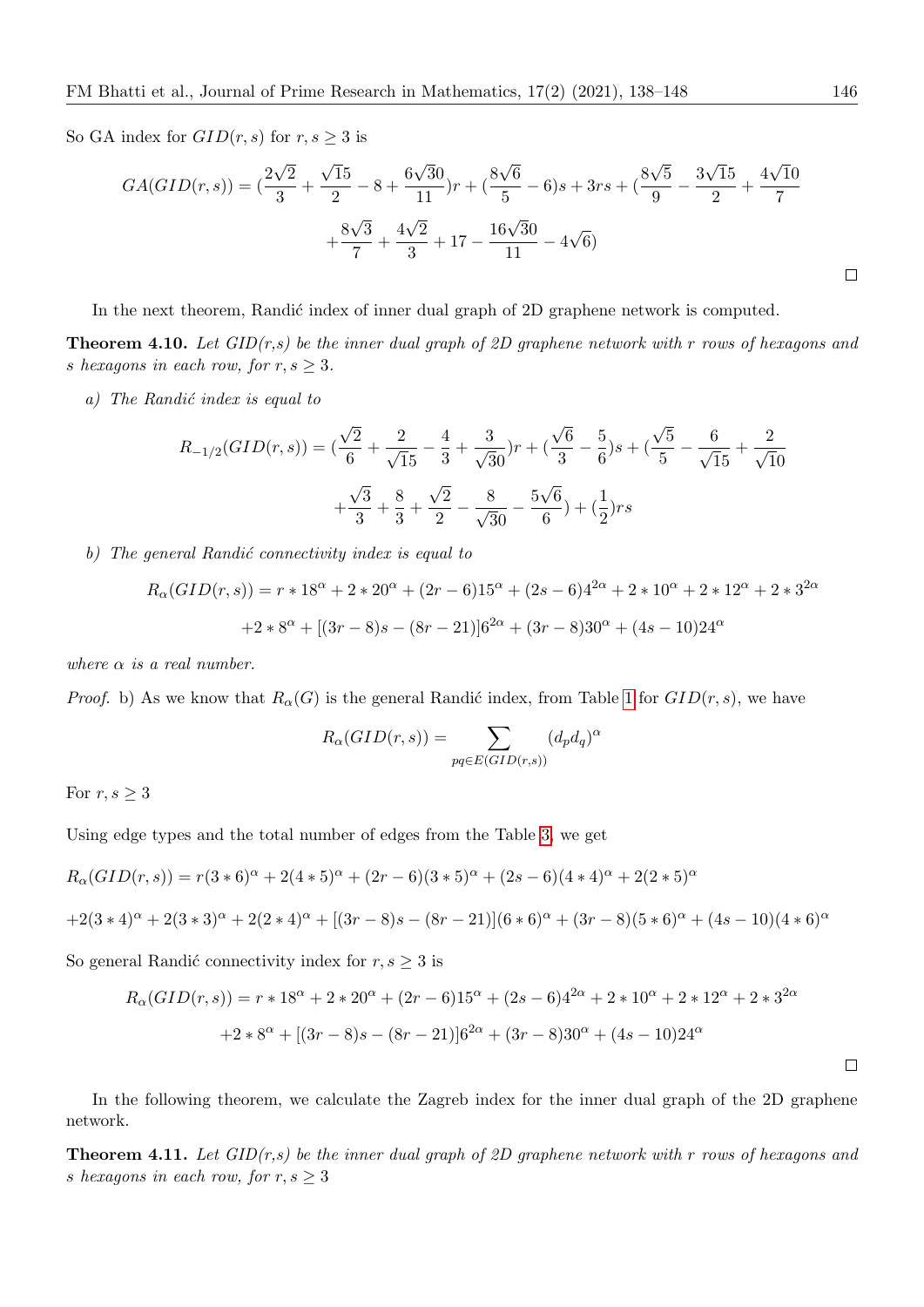a) The first Zagreb index is equal to

$$
M_1(GID(r, s)) = 36rs - 38r - 40s + 38
$$

b) The second Zagreb index is equal to

$$
M_2(GID(r, s)) = 108rs - 150r - 160s + 208
$$

where  $\alpha$  is a real number.

*Proof.* a) the first Zagreb index for  $GID(r, s)$  is expressed as

$$
M_1(GID(r, s)) = \sum_{pq \in E(GID(r, s))} (d_p + d_q)
$$

For  $r, s \geq 3$ 

Using edge types and total number of edges in each type from the Table [3,](#page-3-0) we get

$$
M_1(GID(r, s)) = r(3+6) + 2(4+5) + (2r - 6)(3+5) + (2s - 6)(4+4) + 2(2+5) + 2(3+4)
$$
  
+2(3+3) + 2(2+4) + [(3r - 8)s - (8r - 21)](6+6) + (3r - 8)(5+6) + (4s - 10)(4+6)

So first Zagreb index for  $r, s \geq 3$  is

$$
M_1(GID(r, s)) = 36rs - 38r - 40s + 38
$$

 $\Box$ 

#### 5. Conclusions

In this paper, we use the inner dual graph of the honeycomb network and 2D graphene network named  $HcID(n)$  and  $GID(r, s)$ , respectively. We discuss some structural properties of these graphs. Structural properties deal with the graph structure in which various properties like vertices, edges, and degrees are used to establish results. We constructed tables to discuss edge types and the total number of edges in all types in the honeycomb and graphene network's inner dual graphs. We also discuss the total number of vertices and edges in these graphs. The generalized formulas for calculating the general Randić connectivity index, general sum-connectivity index, first general Zagreb index, Randić index, first Zagreb index, Second Zagreb index, Atom-bond Connectivity (ABC) index, and Geometric-Arithmetic (GA) index of inner dual graphs of honeycomb network and graphene network are computed.

#### References

- <span id="page-9-3"></span>[1] Akhter, S., Imran, M., Wei, G.A.O. and Farahani, M.R.,(2018) On topological indices of honeycomb networks and graphene networks. Hacettepe Journal of Mathematics and Statistics, 47(1), pp.19-35.
- [2] Amic D., Belso D., Lucic B., Nikolic S.,Trinajstic N.,(1998) 'The vertexconnectivity index revisited, J. Chem. Inf. Comput. Sci. 38, 819–822.
- [3] B.; Zhou and N.; Trinajstic (2009) "On a novel connectivity index", J. Math. Chem., 46, 1252–1270.
- <span id="page-9-2"></span>[4] B.; Zhou and N.; Trinajstic,(2010) "On general sum-connectivity index", J. Math. Chem., 47,210–218.
- <span id="page-9-4"></span>[5] Bharati Rajan, A.W., Grigorious, C. and Stephen, S.(2012) . On certain topological indices of silicate, honeycomb and hexagonal networks. Journal of Computer and Mathematical Sciences Vol, 3(5), pp.498-556.
- <span id="page-9-1"></span>[6] Bollobas B., Erd'os P.(1998), Graphs of extremal weights, Ars Combinatoria 50, 225–233.
- [7] Das, K. C., Bhatti, F. M., Lee, S. G., & Gutman, I.(2011) . Spectral properties of the He matrix of hexagonal systems. MATCH Commun. Math. Comput. Chem, 65, 753-774.
- <span id="page-9-0"></span>[8] Das, K.C. and Gutman, I.,(2004) . Some properties of the second Zagreb index. MATCH Commun. Math. Comput.  $Chem, 52(1), pp.3-1$